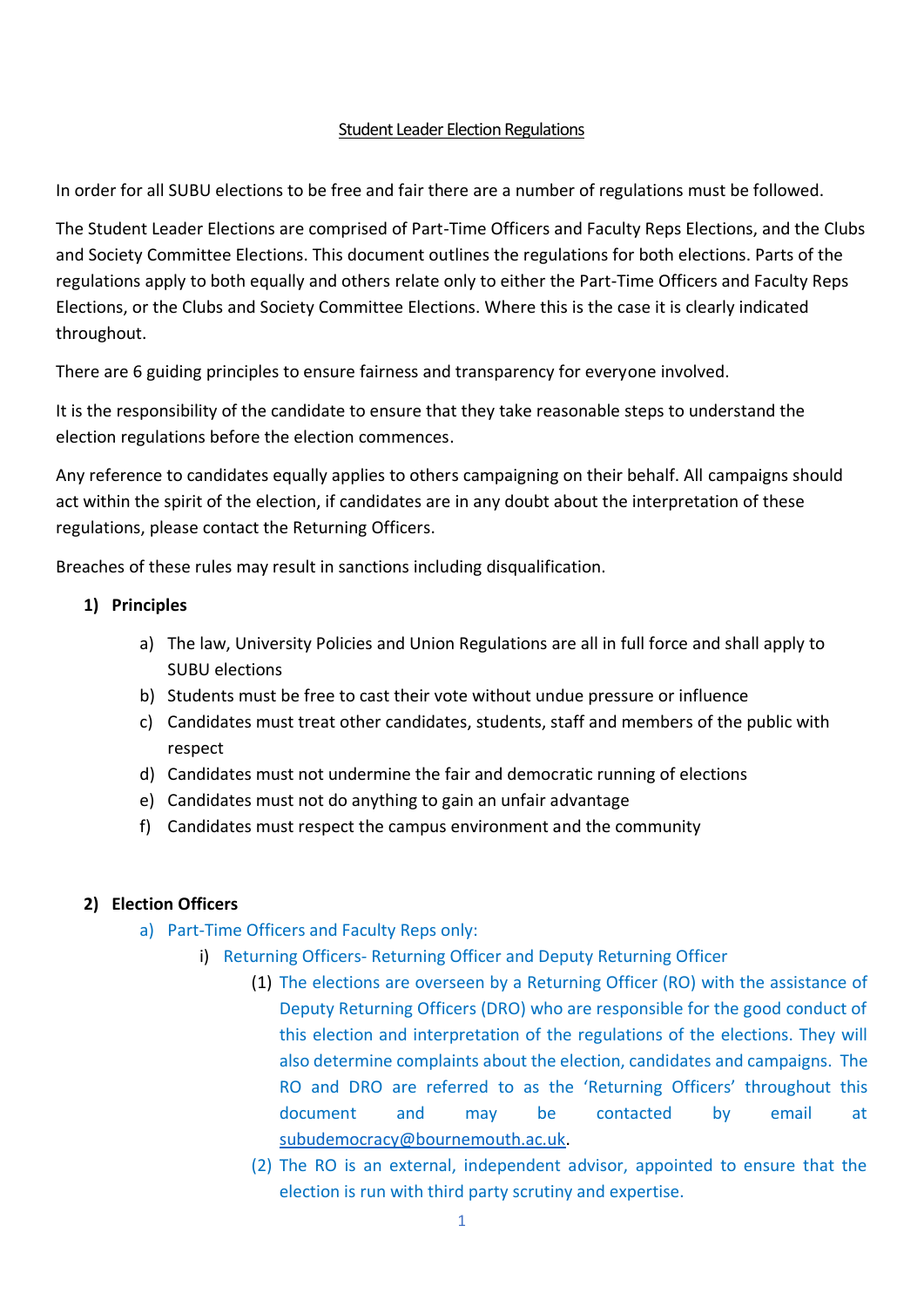- (3) The DRO is the first point of contact, responsible for candidate engagement, day to day supervision and management of the election. The RO will be consulted by the DRO whenever they see necessary throughout the process.
- ii) Independent Election Adjudicator
	- (1) An external appeals body that is responsible for ruling on appeals and late complaints
- b) Clubs and Societies only:
	- i) Returning Officer
		- (1) This election is overseen by the Returning Officer who is responsible for the good conduct of the election and interpretation of the regulations of the elections. They will also determine complaints about the election, candidates and campaigns. They are the first point of contact, responsible for candidate engagement, day to day supervision and management of the election The Returning Officer may be contacted by email at [suclubs@bournemouth.ac.uk](mailto:suclubs@bournemouth.ac.uk)

### **3) COVID-19 Regulations**

- a) In order to ensure the safety of all candidates, voters and the wider BU community during these elections, certain COVID specific regulations must be followed.
- b) The Returning Officers reserve the right to make amendments to these rules, or provide further guidance, in the potentiality that there is a vast change in national guidance. If this does happen the Returning Officers shall communicate this with all candidates and shall be publicised to the wider student body.

#### **1) Roles, Voting and Participation**

- a) Voting shall take place on the SUBU website via secret ballot using Alternative Vote for single-seat and Single Transferable Vote for multi-seat positions.
- b) Those who are elected shall take up their role from the  $1<sup>st</sup>$  of June 2022 for the 2022/23 academic year.
- c) In order to be eligible to contest one of the roles you must be eligible at the point of election and for the remainder of the 2022/23 academic year.
- d) There shall also be a 're-open nominations' candidate for all roles.
- e) Should there be a tie the Returning Officer for the election shall conduct a coin toss to determine the outcome.
- f) Part-Time Officers and Faculty Reps only:
	- i) There are 11 Part-Time Officer positions and an additional 8 Faculty Rep Positions available. The roles are as follows:
		- (1) SUBU Summit Chair
		- (2) Asian, Arab and Ethnic Minority Officer (Liberation)
		- (3) Black Students Officer (Liberation)
		- (4) Disability, Accessibility and Neuro-Diverse Officer (Liberation)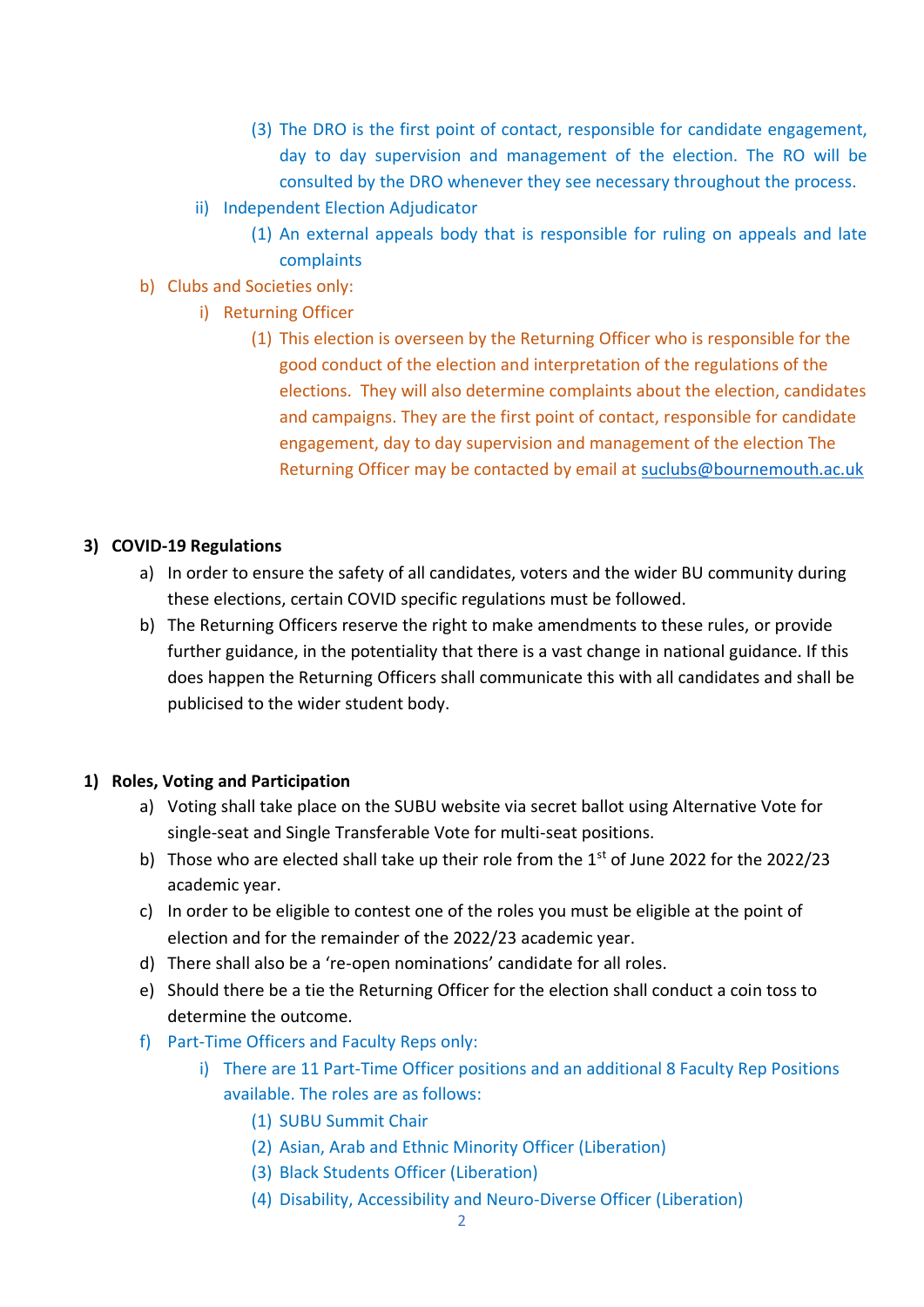- (5) Lesbian, Gay, Bisexual, Plus Officer (Liberation)
- (6) Trans and Non-Binary Officer (Liberation)
- (7) Women's Officer (Liberation)
- (8) Bournemouth Business School Officer + 2 Faculty Reps
- (9) Faculty of Media and Communication Officer + 2 Faculty Reps
- (10) Faculty of Science and Technology Officer + 2 Faculty Reps
- (11) Faculty of Media and Communication Officer + 2 Faculty Reps
- ii) SUBU Summit Chair Particulars:
	- (1) In order to be eligible to vote or stand for the SUBU Summit Chair role you must be a Student Member of the Union.
- iii) Liberation Officer Particulars:
	- (1) In order to be eligible to vote or stand for a Liberation Officer you must be a Student Member of the Union and self-define as a part of the Liberation Group that the position represents.
- iv) Faculty Officers and Reps Particulars:
	- (1) In order to be eligible to vote or stand for a Faculty Officer or Rep role you must belong to the relevant Faculty.
	- (2) In order to be elected to the Faculty Officer position you must also be a Student Member of the Union.
	- (3) This is a multi-seat position with 3 roles available per Faculty. The individual who receives the highest number of votes in the election shall be elected as the Faculty Officer for that Faculty, provided that they are a Student Member and willing to undertake the role. Further information can be found in SUBU's Bye-Laws.
- v) For the avoidance of doubt candidates can only contest one Part-Time Officer position. They may also contest a Faculty Rep position, but must indicate on nomination that they do not wish to contest the Faculty Officer role.
- g) Clubs and Societies only:
	- i) Mandatory Roles: must be filled by a Club and Society Member who is also Student Members of the Union:
		- (1) President
		- (2) Treasurer
		- (3) Secretary
	- ii) Non-Mandatory Roles: must be filled by a Club and Society Members who is either an Affiliate or Student Members of the Union
		- (1) Health and Safety Officer
		- (2) Equipment Officer
		- (3) Any Additional Positions that relate to the club or society, that were submitted by the deadline outlined in pre-elections communication. There may be no more than 8 roles total, including 5 Non-Mandatory Roles.
	- iii) Candidates can only contest one committee position per Club and Society.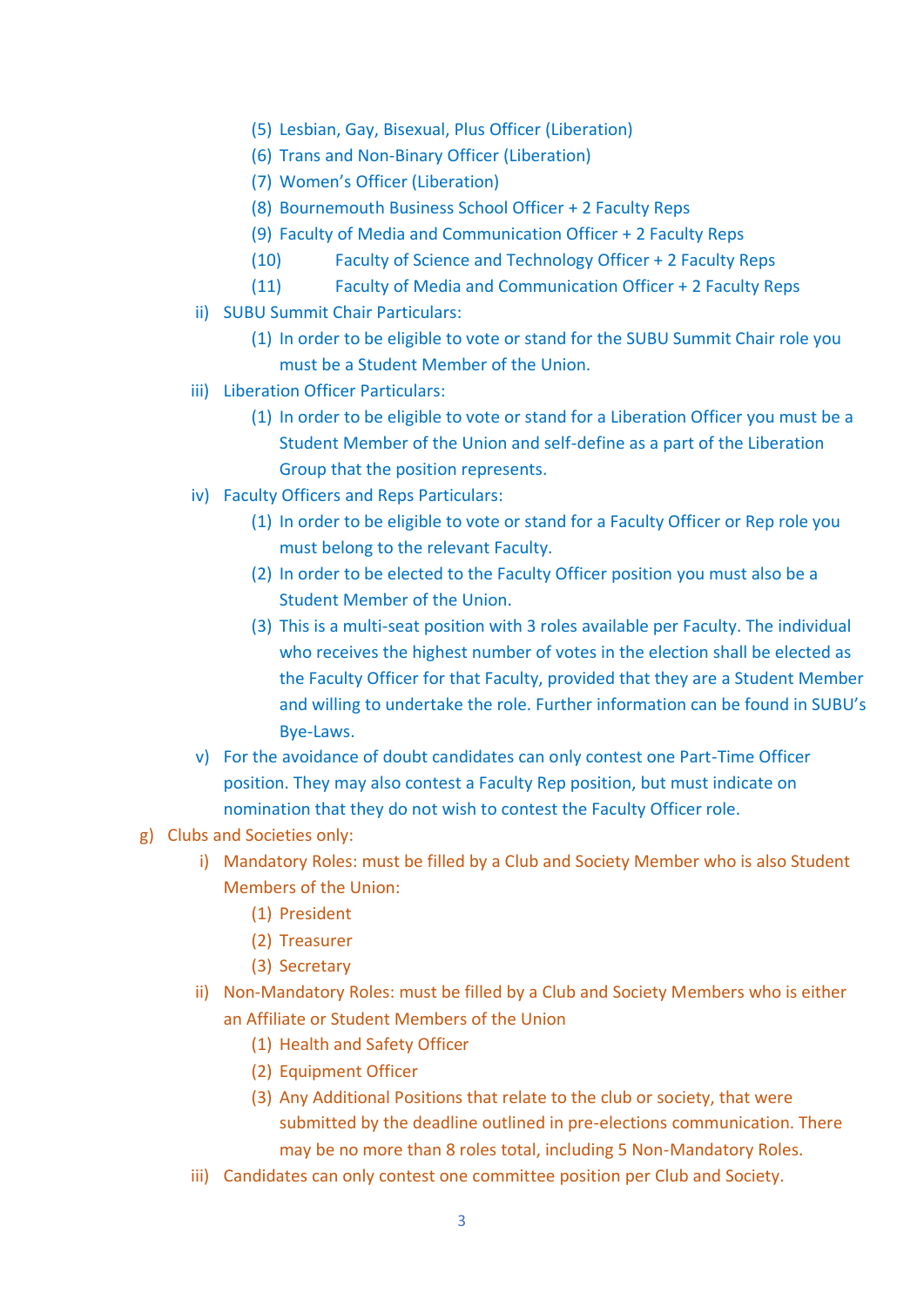- iv) Clubs and Societies that were set up post semester 1 of the 21-22 academic year will roll over their current committee into the 22-23 academic year. Unless there is a committee member leaving, e.g. graduating or no longer wants to remain in their position. In this case only the vacant roles will be elected.
- v) Only Student Members of the Union who are also paid members of the Club or Society shall be able to vote.
- vi) For the avoidance of doubt memberships may be purchased during the election period and Clubs and Societies may not alter their membership fee during the election period.
- vii) If a post does not receive any votes or the candidate for this post is disqualified or steps down, the post will remain vacant and will be re-elected in a by-election in September 2022.

# **4) Expenses**

- a) Part-Time Officers and Faculty Reps only:
	- i) Candidates shall have £20 to spend on their election campaign. This must cover all materials purchased or primarily used during the campaign. This will be reimbursed by SUBU after the election, upon the presentation of proof of spend. Any products or services offered at a reduced price will be assigned a fair price by the Returning Officers.
- b) Club and Societies only:
	- i) Candidates may not spend anything or use resources that others would not have access to as a part of their campaign.

## **5) Conduct and Campaigning**

- a) Offensive language of any kind will not be tolerated.
- b) Candidates are encouraged to participate in healthy debate but should only criticise manifesto points and not candidates personally.
- c) Campaigners must not cheat, lie or defame other candidates or campaigners.
- d) It is strictly prohibited for candidates to supply electronic devices or to handle voter's devices.
- e) Candidates and supporters of candidates who have an official role within SUBU or BU, whether this be permanent staff, student staff, volunteers (including trustees and Part-Time Officers) may continue to act in this role but must not abuse their position including: endorsing candidates in an official capacity, campaigning while on duty or utilising resources that others do not have access to.
- f) For the avoidance of doubt Clubs and Societies may endorse candidates for Part-Time Officer and Faculty Rep roles. Clubs and Societies may not endorse specific candidates for any Clubs and Society roles.
- g) Candidates must not campaign in any form before campaigning has officially opened. This includes social media.
- h) Candidates must not run on a slate, including running on joint platforms, manifesto promises or branding.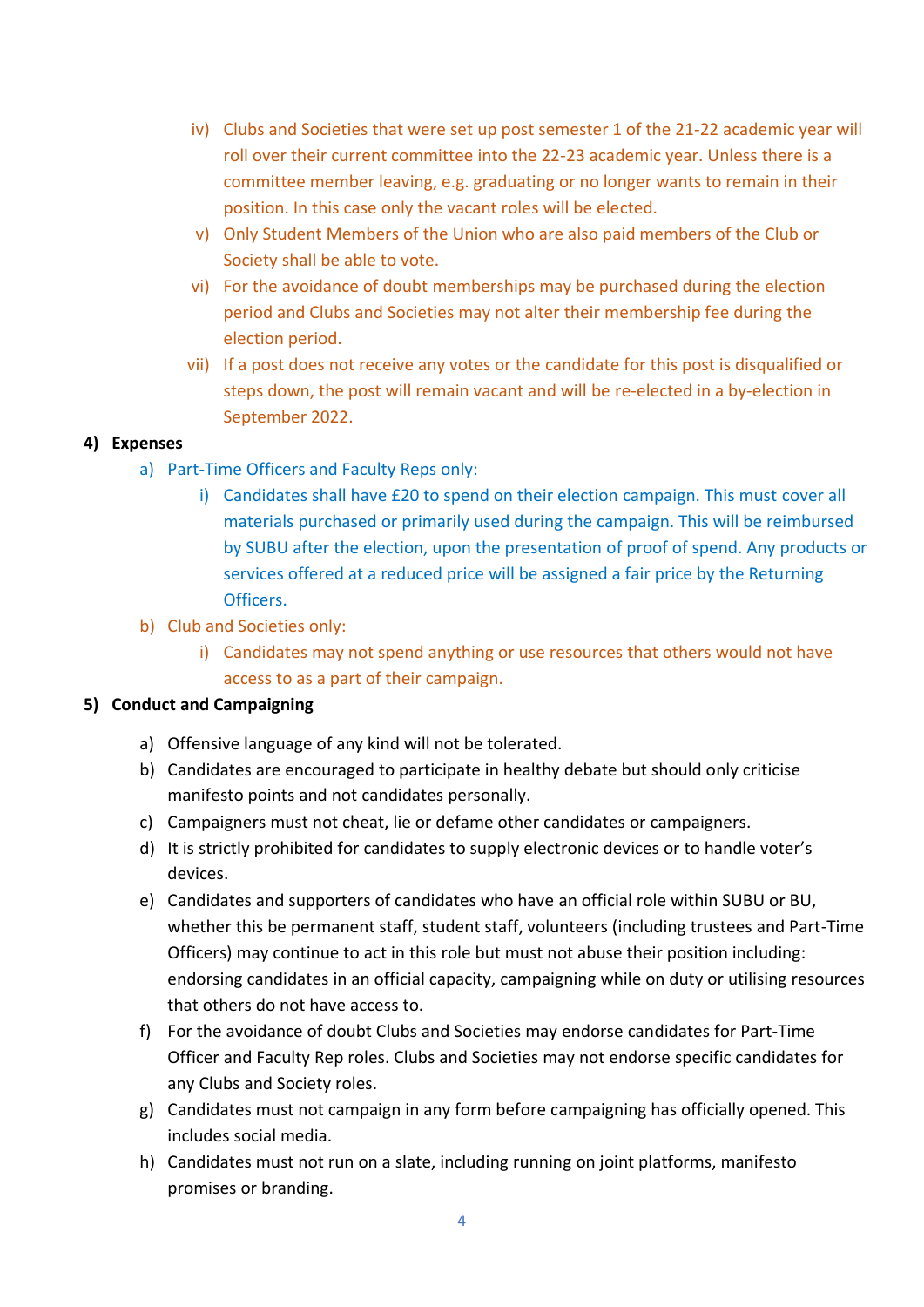- i) Candidates must not split/pool resources with other candidates.
- j) Candidates are responsible for their own campaign material. Any material left unattended is done so as the candidate's own risk, this includes posters. The students' union will not deal with complaints about campaign material being removed, other than in exceptional circumstances.
- k) All campaign materials must be thoroughly removed before the announcement of the election result.
- l) Candidates must only use white tac or cable ties to secure items and no campaign material which is deemed to be semi-permanent by the Returning Officers may be used, this includes but is not limited to, stickers, cellotape and chalk.
- m) Campaign materials that pose a health and safety risk will be removed.
- n) Part-Time Officers and Faculty Reps only:
	- i) Campaign free zones include Libraries, Halls of Residence and in the vicinity of any SUBU elections stands.
	- ii) Campaigning includes the use of campaign materials such as posters and flyers
	- iii) The RO shall determine what constitutes the vicinity of the election stands and shall be clearly indicated.
	- iv) Campaigning must not take place within Halls of Residence, unless the candidate is within their own flat.
- o) Clubs and Societies only:
	- i) Candidates may only campaign in spaces created by their club and society such as closed group chats, social media pages, club or society meetings, activities or socials.

### 6) **Complaints and recounts**

- a) There are two separate complaints processes for the Part-Time Officers and Faculty Rep Elections, and the Club and Society Committee Elections.
- b) Part-Time Officers and Faculty Reps only:
	- i) Candidates or their campaign team may request a recount within thirty minutes of the result being announced.
	- ii) All complaints will be investigated by the Returning Officers and dealt with in a reasonable and proportionate manner.
	- iii) Complaints should be made as soon as possible, and no later than one hour prior to the commencement of the count. Complaints made after this time will be considered in line with the Union's Bye-Laws (Bye-Law 3, Clause 12)
	- iv) Only complaints made in writing via the online complaints form will be considered: <https://www.subu.org.uk/represented/dandc/regulationsandcomplaints/>
		- (1) Complaints must have the following information:
			- (a) Name and contact details of person making complaint (anonymous complaints will not be accepted)
				- (b) Name of person being complained about
				- (c) Details of incident (including time and date)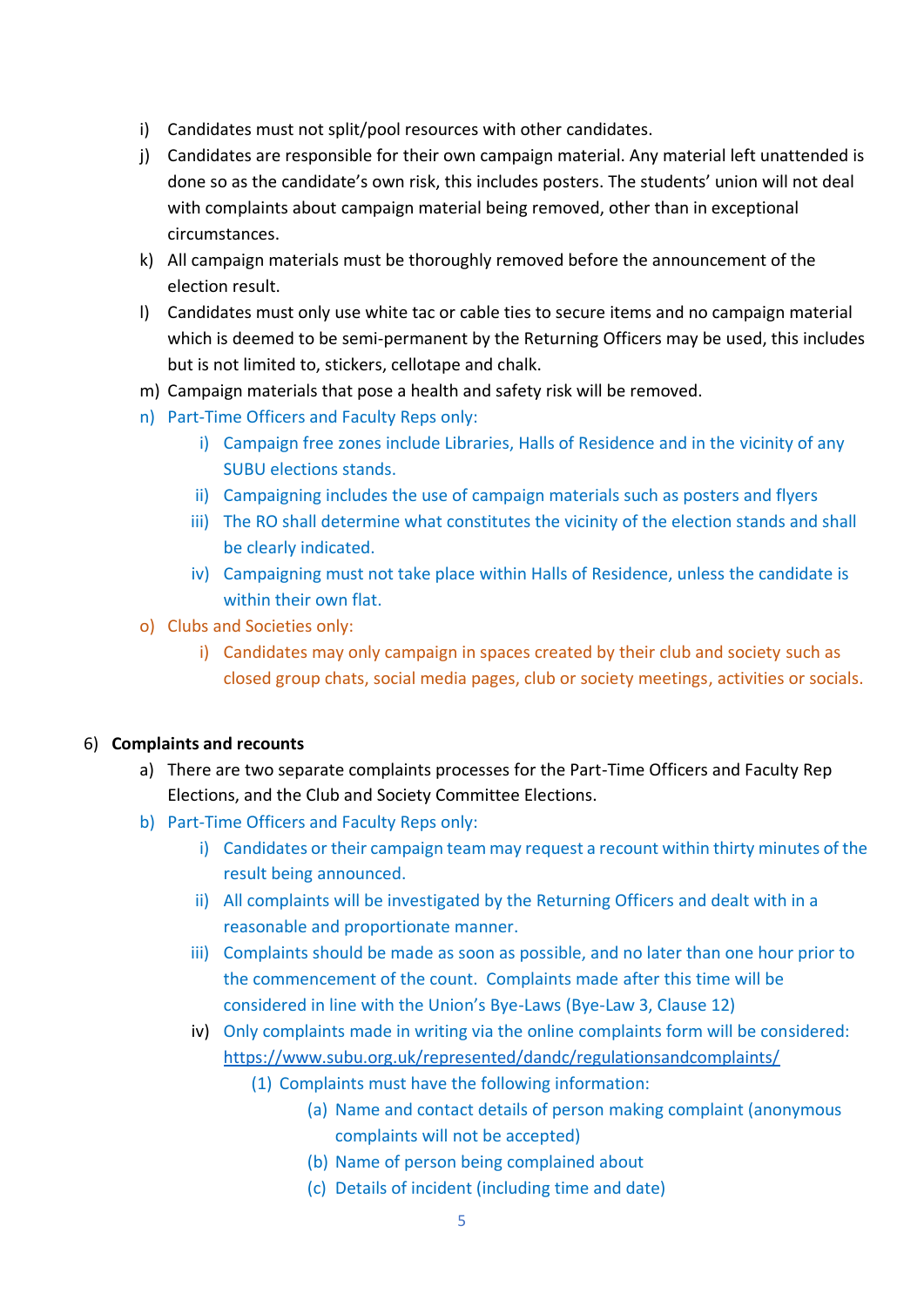- (d) Details of any witnesses/ evidence
- (e) Details of which rule has been broken
- (f) Details of the action requested
- v) The Returning Officer shall review, determine and communicate the outcome of a complaint to the complainant and anyone to be sanctioned no later than 12pm the following working day after receipt of the complaint. This may only be departed from where complaints are of a complex nature, at the sole discretion of the RO.
- vi) The range of decisions that the Returning Officers may take includes (but is not limited to):
	- (1) Allowing the election to continue/take no action;
	- (2) Disqualify or suspend a candidate;
	- (3) Suspend or cancel an election for a particular post;
	- (4) Suspend or cancel an entire election;
	- (5) Issue a clarification and/or guidance to one or all candidates;
	- (6) Issue a warning to one or all candidates;
	- (7) Take any other action that is deemed appropriate to uphold the fairness of the election, which may include eliminating a candidate from the e-voting site for a period of time or removing campaign materials.
- vii) To ensure that there is an impartial, external route of appeal for the handling of complaints about the election or candidates, an appeal can be made to the Independent Elections Adjudicator (IEA). The role of the IEA is limited to being responsible for hearing and determining the outcome of appeals against the decisions of the Returning Officers.
- viii) Once an appeal has been launched any sanctions imposed as a consequence will be place 'on hold' until the outcome of the appeal has been announced.
	- ix) An individual can appeal a decision of the Returning Officers about conduct during an election within 12 hours of receiving their decision. The appeal should be addressed to the Independent Elections Adjudicator and sent to [subudemocracy@bournemouth.ac.uk](mailto:subudemocracy@bournemouth.ac.uk) and may be made on one or more of the following grounds:
		- (1) that there was a material procedural irregularity or misinterpretation of the rules governing the election that led to the decision of the Returning Officers being unfair; and/or
		- (2) the decision of the Returning Officers was inappropriate or disproportionate to the nature and seriousness of the complaint.
	- x) No new evidence or elements to the complaint made be introduced upon appeal to the IEA unless there are exceptional circumstances, and only then at the discretion of the IEA.
	- xi) If the appeal is successful, the IEA may overturn the decision of the Returning Officers and then determine what actions should follow, to ensure a reasonable and proportionate outcome. This may include (but is not limited to):